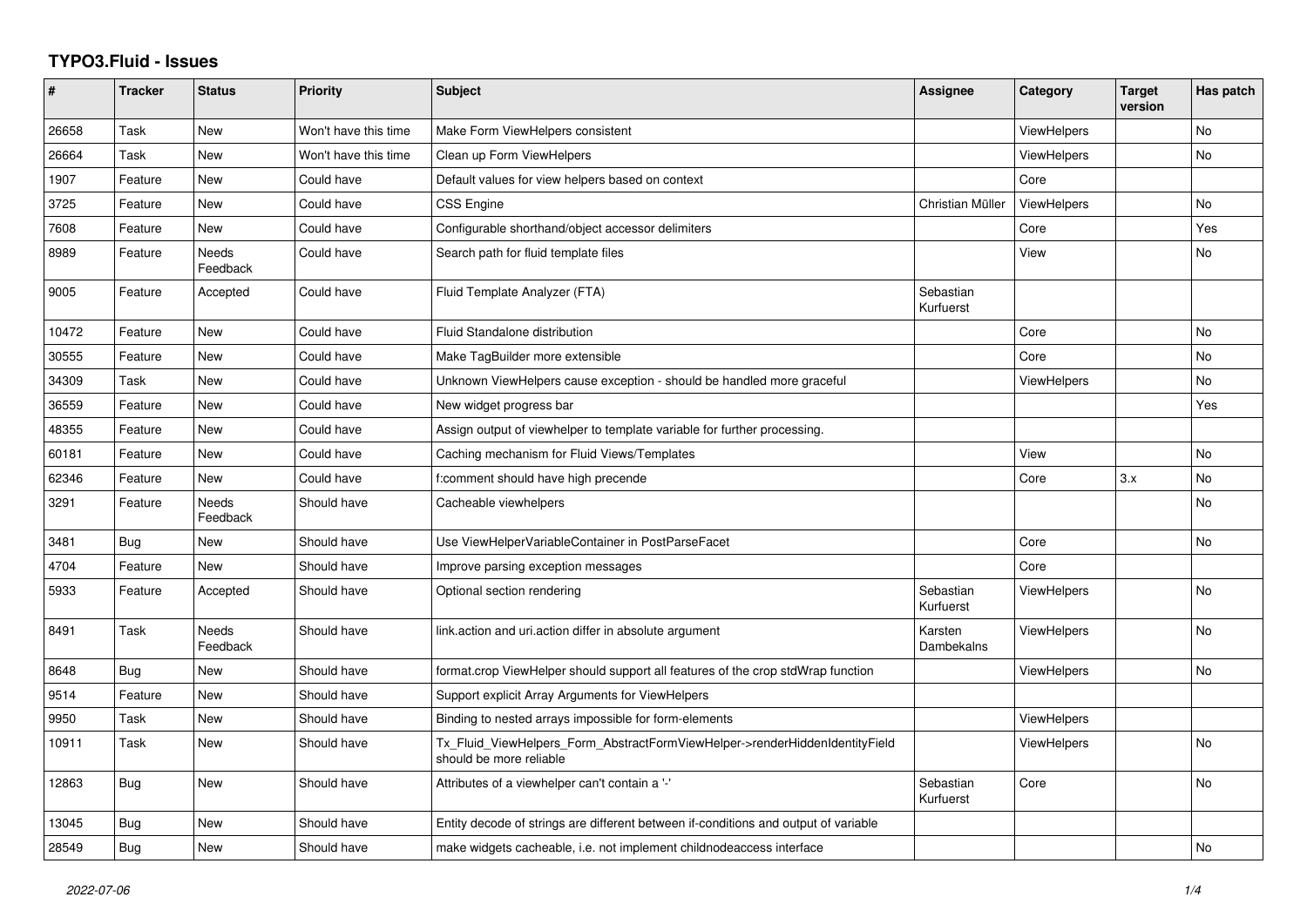| #     | <b>Tracker</b> | <b>Status</b>            | <b>Priority</b> | <b>Subject</b>                                                                                              | <b>Assignee</b>             | Category    | <b>Target</b><br>version | Has patch     |
|-------|----------------|--------------------------|-----------------|-------------------------------------------------------------------------------------------------------------|-----------------------------|-------------|--------------------------|---------------|
| 28550 | Bug            | <b>New</b>               | Should have     | (v4) make widgets cacheable, i.e. not implement childnodeaccess interface                                   |                             |             |                          | No            |
| 28551 | Bug            | Accepted                 | Should have     | (v4) backport VHTest                                                                                        | Sebastian<br>Kurfuerst      |             |                          | No            |
| 28552 | Bug            | <b>New</b>               | Should have     | (v5) write ViewHelper test for compiled run; adjust functional test to do two passes<br>(uncached & cached) |                             |             |                          | <b>No</b>     |
| 28553 | Bug            | <b>New</b>               | Should have     | improve XHProf test setup                                                                                   |                             |             |                          | <b>No</b>     |
| 28554 | Bug            | New                      | Should have     | (v4) implement feature flag to disable caching                                                              |                             |             |                          | No            |
| 30937 | Bug            | New                      | Should have     | CropViewHelper stringToTruncate can't be supplied so it can't be easily extended                            |                             | ViewHelpers |                          | Yes           |
| 31955 | Feature        | New                      | Should have     | f:uri.widget                                                                                                |                             | Widgets     |                          | No            |
| 32035 | Task           | New                      | Should have     | Improve fluid error messages                                                                                |                             | Core        |                          | Yes           |
| 33215 | Feature        | New                      | Should have     | RFC: Dynamic values in ObjectAccess paths                                                                   |                             |             |                          | No            |
| 33394 | Feature        | <b>Needs</b><br>Feedback | Should have     | Logical expression parser for BooleanNode                                                                   | <b>Tobias Liebig</b>        | Core        |                          | No            |
| 34682 | Bug            | <b>Under Review</b>      | Should have     | Radio Button missing checked on validation error                                                            |                             | ViewHelpers |                          | <b>No</b>     |
| 36410 | Feature        | New                      | Should have     | Allow templates to send arguments back to layout                                                            |                             | ViewHelpers |                          | No            |
| 36655 | Bug            | New                      | Should have     | <b>Pagination Links</b>                                                                                     |                             | Widgets     |                          | No            |
| 36662 | <b>Bug</b>     | Needs<br>Feedback        | Should have     | Checked state isn't always correct when property is collection                                              | Kevin Ulrich<br>Moschallski | ViewHelpers | 1.1.1                    | No            |
| 37095 | Feature        | New                      | Should have     | It should be possible to set a different template on a Fluid TemplateView inside an<br>action               | Christopher<br>Hlubek       |             |                          | No            |
| 37619 | Bug            | New                      | Should have     | Fatal Error when using variable in name attribute of Section ViewHelper                                     |                             | ViewHelpers |                          | No            |
| 38130 | Feature        | New                      | Should have     | Checkboxes and multiple select fields should have an assignable default value                               |                             |             |                          | <b>No</b>     |
| 39936 | Feature        | New                      | Should have     | registerTagAttribute should handle default values                                                           |                             | ViewHelpers |                          | No            |
| 39990 | Bug            | New                      | Should have     | Same form twice in one template: hidden fields for empty values are only rendered<br>once                   |                             | Core        |                          | <b>No</b>     |
| 40081 | Feature        | New                      | Should have     | Allow assigned variables as keys in arrays                                                                  |                             |             |                          | <b>No</b>     |
| 40998 | Bug            | <b>Under Review</b>      | Should have     | Missing parent request namespaces in form field name prefix                                                 | Sebastian<br>Kurfuerst      | ViewHelpers | 1.1.1                    | No            |
| 42397 | Feature        | New                      | Should have     | Missing viewhelper for general links                                                                        |                             |             |                          | No            |
| 42743 | Task           | New                      | Should have     | Remove inline style for hidden form fields                                                                  |                             |             |                          | $\mathsf{No}$ |
| 43071 | Task           | New                      | Should have     | Remove TOKENS for adding fallback teplates in B                                                             |                             |             |                          | No            |
| 43072 | Task           | New                      | Should have     | Remove TOKENS for adding templates fallback in Backporter                                                   |                             | View        |                          | No            |
| 43346 | Feature        | <b>Under Review</b>      | Should have     | Allow property mapping configuration via template                                                           | Karsten<br>Dambekalns       | ViewHelpers | 2.1                      | No            |
| 44234 | <b>Bug</b>     | <b>Under Review</b>      | Should have     | selectViewHelper's sorting does not respect locale collation                                                |                             | ViewHelpers | 2.1                      | $\mathsf{No}$ |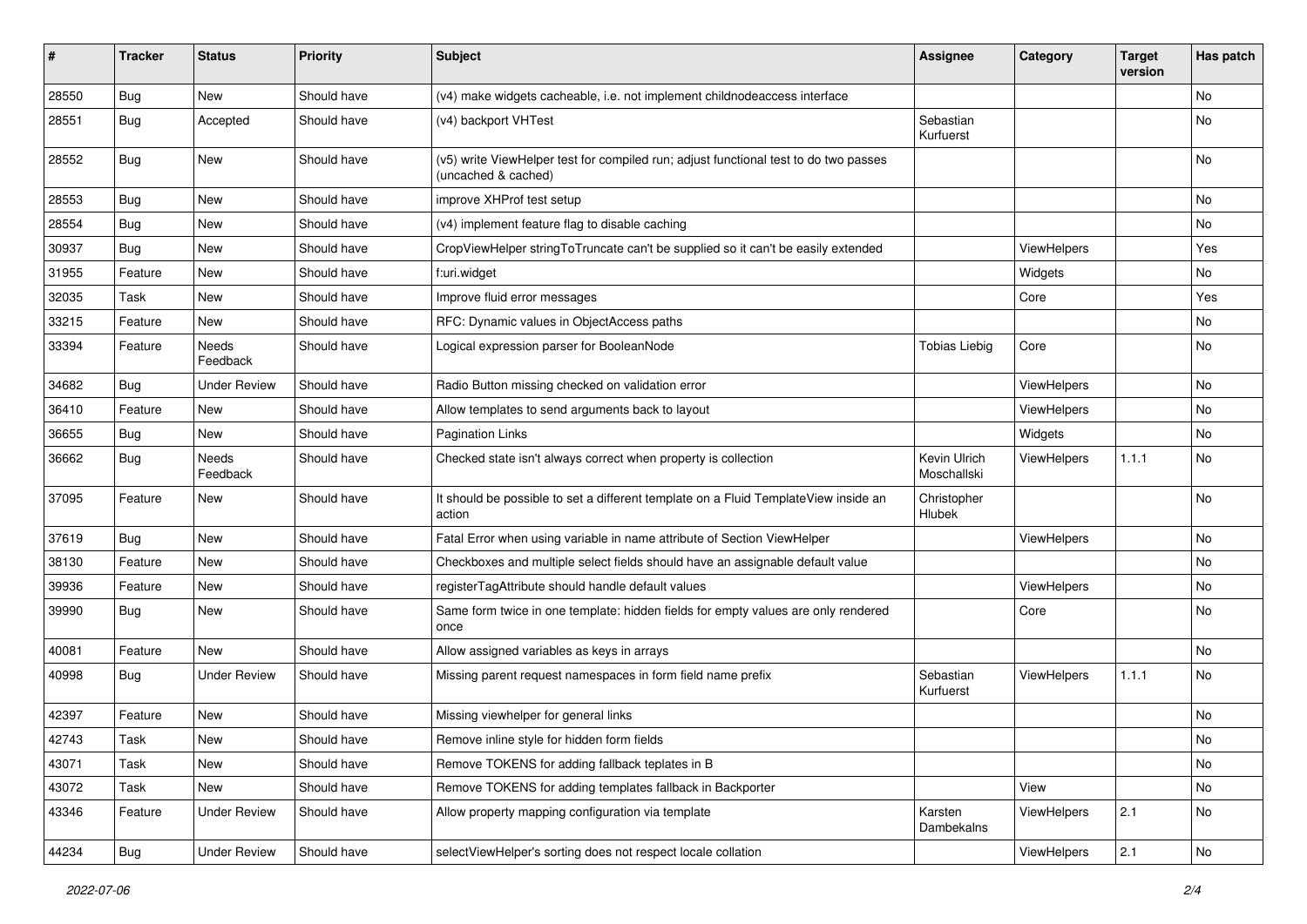| #     | <b>Tracker</b> | <b>Status</b>            | <b>Priority</b> | <b>Subject</b>                                                                     | <b>Assignee</b>      | Category           | <b>Target</b><br>version | Has patch |
|-------|----------------|--------------------------|-----------------|------------------------------------------------------------------------------------|----------------------|--------------------|--------------------------|-----------|
| 45153 | Feature        | <b>New</b>               | Should have     | f:be.menus.actionMenuItem - Detection of the current select option is insufficient |                      |                    |                          | <b>No</b> |
| 45345 | Feature        | Needs<br>Feedback        | Should have     | Easy to use comments for fluid that won't show in output                           |                      |                    |                          |           |
| 45394 | Task           | New                      | Should have     | Forwardport Unit test for standalone view                                          |                      | View               |                          | <b>No</b> |
| 46091 | Task           | Needs<br>Feedback        | Should have     | Show source file name and position on exceptions during parsing                    |                      |                    |                          | <b>No</b> |
| 46257 | Feature        | <b>Under Review</b>      | Should have     | Add escape sequence support for Fluid                                              |                      | Core               |                          | <b>No</b> |
| 46289 | Bug            | <b>Needs</b><br>Feedback | Should have     | Enable Escaping Interceptor in XML request format                                  |                      | View               | 2.0.1                    | <b>No</b> |
| 46545 | Feature        | <b>New</b>               | Should have     | Better support for arrays in options of SelectViewHelper                           |                      |                    |                          | <b>No</b> |
| 47006 | Bug            | <b>Under Review</b>      | Should have     | widget identifier are not unique                                                   |                      |                    |                          | <b>No</b> |
| 47669 | Task           | New                      | Should have     | Form View Helper does not define the default request method                        |                      |                    |                          | No        |
| 49600 | <b>Bug</b>     | <b>New</b>               | Should have     | f:form tag shown as a HTML on frontend                                             |                      | ViewHelpers        |                          | <b>No</b> |
| 49756 | Feature        | <b>Under Review</b>      | Should have     | Select values by array key in checkbox viewhelper                                  |                      |                    |                          | No        |
| 50888 | <b>Bug</b>     | <b>Under Review</b>      | Should have     | WSOD by changing name of section and if Fluid caches are generated                 |                      |                    |                          | No        |
| 51277 | Feature        | <b>New</b>               | Should have     | ViewHelper context should be aware of actual file occurrence                       |                      |                    |                          | No        |
| 52419 | Bug            | <b>New</b>               | Should have     | Wrong PHPDocs notation for default value inline f:translate viewhelper             |                      |                    | 2.0                      | <b>No</b> |
| 52536 | Bug            | <b>Under Review</b>      | Should have     | Errorclass not set if no property-attribute set                                    |                      |                    |                          |           |
| 52591 | Bug            | <b>New</b>               | Should have     | The Pagination Widget broken for joined objects                                    |                      |                    |                          | <b>No</b> |
| 52640 | Feature        | <b>Under Review</b>      | Should have     | Create an UnlessViewHelper as opposite to the IfViewHelper                         | Marc Neuhaus         |                    |                          | <b>No</b> |
| 53806 | Bug            | <b>Under Review</b>      | Should have     | Paginate widget maximumNumberOfLinks rendering wrong number of links               | Bastian<br>Waidelich | Widgets            |                          | No        |
| 54195 | Task           | <b>New</b>               | Should have     | Rename and move FormViewHelper's errorClass value, currently 'f3-form-error'       | Adrian Föder         | ViewHelpers        |                          | No        |
| 54284 | Bug            | <b>New</b>               | Should have     | Default Option for Switch/Case VH                                                  |                      | <b>ViewHelpers</b> |                          | <b>No</b> |
| 55008 | Bug            | <b>Under Review</b>      | Should have     | Interceptors should be used in Partials                                            | Christian Müller     |                    |                          | No.       |
| 56237 | Task           | New                      | Should have     | in-line (Condition) View Helpers should not evaluate on parsing                    |                      |                    |                          | No        |
| 58862 | Bug            | Needs<br>Feedback        | Should have     | FormViewHelper doesn't accept NULL as value for \$arguments                        | Bastian<br>Waidelich | <b>ViewHelpers</b> |                          | Yes       |
| 58921 | Bug            | New                      | Should have     | f:form.* VHs crash if NOT inside f:form but followed by f:form                     |                      |                    |                          | No        |
| 58983 | <b>Bug</b>     | New                      | Should have     | format.date does not respect linebreaks and throws exception                       |                      |                    |                          | No        |
| 60003 | Feature        | New                      | Should have     | Add required-Attribute to f:form.password                                          |                      | <b>ViewHelpers</b> |                          | No        |
| 60271 | Feature        | <b>New</b>               | Should have     | Paginate viewhelper, should also support arrays                                    |                      |                    |                          | No        |
| 65424 | Bug            | <b>Under Review</b>      | Should have     | SelectViewHelper must respect option(Value Label)Field for arrays                  |                      | ViewHelpers        |                          | No        |